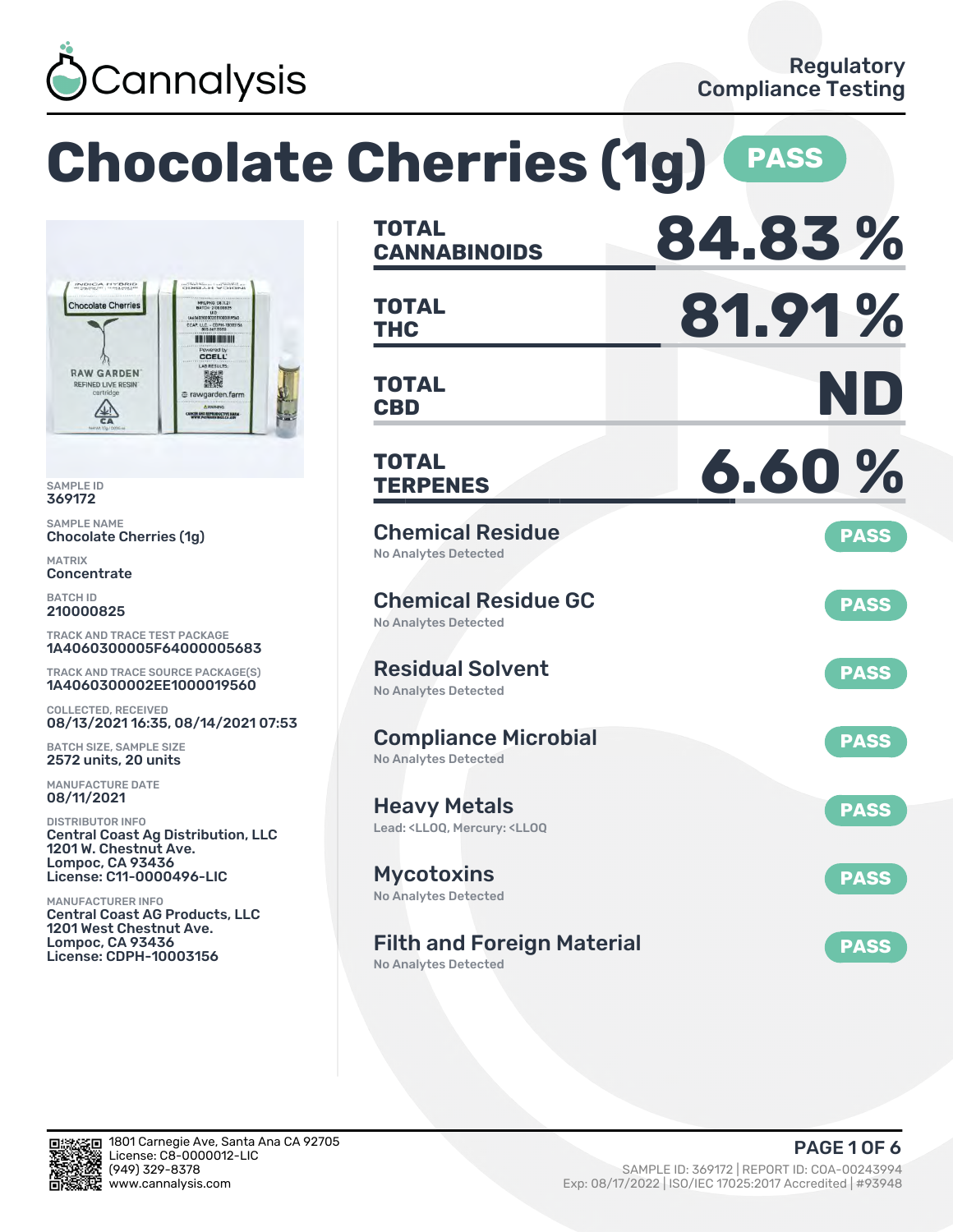

# CANNABINOID ANALYSIS

Total THC,CBD value(s) have been decarboxylated.

| TOTAL THC:          | 819.1 mg/g (81.91%), 819.1 mg per package |
|---------------------|-------------------------------------------|
| TOTAL CBD:          | ND.                                       |
| TOTAL CANNABINOIDS: | 848.3 mg/g (84.83 %)                      |

UNIT OF MEASUREMENT: Milligrams per Gram(mg/g)

| <b>ANALYTE</b>         | <b>RESULT</b>        | <b>LOD</b> | <b>LLOO</b> | <b>ANALYTE</b>   | <b>RESULT</b> | <b>LOD</b> | <b>LLOO</b> |
|------------------------|----------------------|------------|-------------|------------------|---------------|------------|-------------|
| THCa                   | ND                   | 0.2000     | 0.4000      | CBDa             | <b>ND</b>     | 0.2000     | 0.4000      |
| D9THC                  | 819.1 mg/g (81.91%)  | 0.2000     | 0.4000      | CBD              | <b>ND</b>     | 0.2000     | 0.4000      |
| D8THC                  | <b>ND</b>            | 0.2000     | 0.4000      | CBD <sub>v</sub> | <b>ND</b>     | 0.2000     | 0.4000      |
| <b>CBN</b>             | <b>ND</b>            | 0.2000     | 0.4000      | CBC              | <b>ND</b>     | 0.2000     | 0.4000      |
| <b>THC<sub>v</sub></b> | <b>ND</b>            | 0.2000     | 0.4000      | CBGa             | <b>ND</b>     | 0.2000     | 0.4000      |
| <b>CBG</b>             | 29.20 mg/g (2.920 %) | 0.2000     | 0.4000      |                  |               |            |             |

#### ADDITIONAL INFORMATION

| Method:              | SOP-TECH-001 | Sample Prepped: 08/16/2021 09:18  | Sample Approved: 08/17/2021 11:32  |  |
|----------------------|--------------|-----------------------------------|------------------------------------|--|
| Instrument: UPLC-DAD |              | Sample Analyzed: 08/16/2021 12:46 | Prep-Analytical Batch: 31906-26008 |  |



## TERPENE ANALYSIS

TOTAL TERPENES: 66.08 mg/g (6.608 %)

| UNIT OF MEASUREMENT:    | Milligrams per Gram(mg/g) |        |       |
|-------------------------|---------------------------|--------|-------|
| <b>ANALYTE</b>          | <b>RESULT</b>             | LOD    | LLOQ  |
| 3-Carene                | <b>ND</b>                 | 1.000  | 2.500 |
| Alpha cedrene           | ND.                       | 1.000  | 2.500 |
| Alpha pinene            | 3.042 mg/g (0.3042 %)     | 0.1000 | 1.000 |
| Alpha terpineol         | 0.8810 mg/g (0.0881%)     | 0.3260 | 0.652 |
| Beta myrcene            | 11.62 mg/g (1.162 %)      | 0.5000 | 1.000 |
| Borneol                 | <b>ND</b>                 | 1.000  | 2.500 |
| Camphor                 | <b>ND</b>                 | 0.1000 | 0.500 |
| Cedrol                  | <b>ND</b>                 | 0.5000 | 1.000 |
| Cis nerolidol           | <b>ND</b>                 | 2.500  | 5.000 |
| Fenchol                 | 1.501 mg/g (0.1501 %)     | 0.5000 | 1.000 |
| Gamma terpinene         | <b>ND</b>                 | 0.1000 | 0.500 |
| Geranyl acetate         | <b>ND</b>                 | 0.1000 | 0.500 |
| Isoborneol              | ND.                       | 0.5000 | 1.000 |
| Limonene                | 25.93 mg/g (2.593 %)      | 0.5000 | 2.500 |
| Menthol                 | <b>ND</b>                 | 1.000  | 2.500 |
| Ocimene 2               | 2.951 mg/g (0.2951 %)     | 0.3450 | 1.725 |
| P-mentha-1,5-diene ND   |                           | 0.5000 | 1.000 |
| Sabinene                | <b>ND</b>                 | 0.5000 | 1.000 |
| Trans beta farnesene ND |                           | 2.500  | 5.000 |
| Trans nerolidol         | ND                        | 0.5000 | 2.500 |

| ANALYTE                 | <b>RESULT</b>             | <b>LOD</b> | <b>LLOQ</b> | <b>ANALYTE</b>         | <b>RESULT</b>                                       | <b>LOD</b> | <b>LLOQ</b> |
|-------------------------|---------------------------|------------|-------------|------------------------|-----------------------------------------------------|------------|-------------|
| 3-Carene                | <b>ND</b>                 | 1.000      | 2.500       | Alpha bisabolol        | <ll0q< td=""><td>0.1000</td><td>0.5000</td></ll0q<> | 0.1000     | 0.5000      |
| Alpha cedrene           | <b>ND</b>                 | 1.000      | 2.500       | Alpha humulene         | 2.486 mg/g $(0.2486\%)$                             | 0.5000     | 1.000       |
| Alpha pinene            | 3.042 mg/g (0.3042 %)     | 0.1000     | 1.000       | Alpha terpinene        | <b>ND</b>                                           | 0.5000     | 1.000       |
| Alpha terpineol         | $0.8810$ mg/g $(0.0881%)$ | 0.3260     | 0.6520      | Beta caryophyllene     | 9.277 mg/g (0.9277 %)                               | 0.5000     | 1.000       |
| Beta myrcene            | 11.62 mg/g (1.162 %)      | 0.5000     | 1.000       | Beta pinene            | 4.000 mg/g $(0.4000\%)$                             | 0.6070     | 1.214       |
| Borneol                 | <b>ND</b>                 | 1.000      | 2.500       | Camphene               | <ll0q< td=""><td>0.5000</td><td>1.000</td></ll0q<>  | 0.5000     | 1.000       |
| Camphor                 | <b>ND</b>                 | 0.1000     | 0.5000      | Caryophyllene oxide ND |                                                     | 0.5000     | 2.500       |
| Cedrol                  | <b>ND</b>                 | 0.5000     | 1.000       | Cis geraniol           | <b>ND</b>                                           | 1.000      | 2.500       |
| Cis nerolidol           | <b>ND</b>                 | 2.500      | 5.000       | Eucalyptol             | <b>ND</b>                                           | 0.1000     | 0.5000      |
| Fenchol                 | 1.501 mg/g $(0.1501\%)$   | 0.5000     | 1.000       | Fenchone               | <ll0q< td=""><td>0.1000</td><td>0.5000</td></ll0q<> | 0.1000     | 0.5000      |
| Gamma terpinene         | ND.                       | 0.1000     | 0.5000      | Gamma terpineol        | <b>ND</b>                                           | 0.2090     | 0.5230      |
| Geranyl acetate         | ND.                       | 0.1000     | 0.5000      | Guaiol                 | <b>ND</b>                                           | 2.500      | 5.000       |
| Isoborneol              | <b>ND</b>                 | 0.5000     | 1.000       | Isopulegol             | <b>ND</b>                                           | 2.500      | 5.000       |
| Limonene                | 25.93 mg/g (2.593 %)      | 0.5000     | 2.500       | Linalool               | 3.180 mg/g (0.3180 %)                               | 0.5000     | 1.000       |
| Menthol                 | <b>ND</b>                 | 1.000      | 2.500       | Ocimene 1              | <ll0q< td=""><td>0.1550</td><td>0.3100</td></ll0q<> | 0.1550     | 0.3100      |
| Ocimene 2               | 2.951 mg/g (0.2951%)      | 0.3450     | 1.725       | P-cymene               | <b>ND</b>                                           | 0.5230     | 1.045       |
| P-mentha-1,5-diene ND   |                           | 0.5000     | 1.000       | Pulegone               | <b>ND</b>                                           | 0.1000     | 0.5000      |
| Sabinene                | <b>ND</b>                 | 0.5000     | 1.000       | Terpinolene            | 1.210 mg/g $(0.1210 \%)$                            | 0.1000     | 0.5000      |
| Trans beta farnesene ND |                           | 2.500      | 5.000       | Trans geraniol         | <b>ND</b>                                           | 0.5000     | 2.500       |
| Trans nerolidol         | <b>ND</b>                 | 0.5000     | 2.500       | Valencene              | <b>ND</b>                                           | 0.5000     | 1.000       |



PAGE 2 OF 6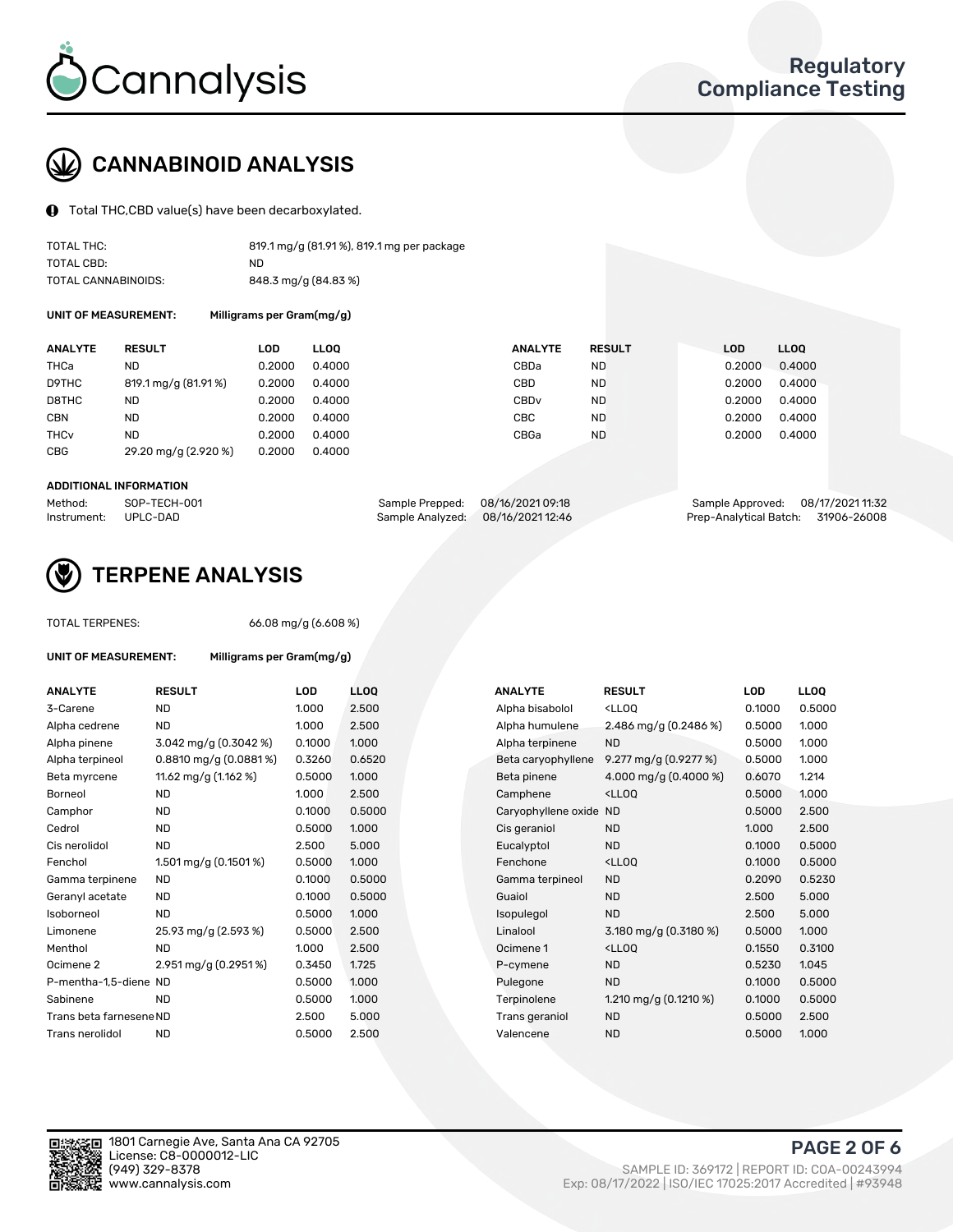

## Regulatory Compliance Testing

#### ADDITIONAL INFORMATION

Method: SOP-TECH-027 Sample Prepped: 08/14/2021 12:23 Sample Approved: 08/17/2021 08:10 Prep-Analytical Batch: 31894-25985



CHEMICAL RESIDUE ANALYSIS PASS

UNIT OF MEASUREMENT: Micrograms per Gram(ug/g)

| <b>ANALYTE</b>    | <b>RESULT</b> | LOD    | LLOQ   | <b>ACTION LEVEL</b> |      | <b>ANALYTE</b>      | <b>RESULT</b> | LOD    | <b>LLOQ</b> | <b>ACTION LEVEL</b> |      |
|-------------------|---------------|--------|--------|---------------------|------|---------------------|---------------|--------|-------------|---------------------|------|
| Abamectin         | <b>ND</b>     | 0.0200 | 0.0400 | 0.1000              | Pass | Acephate            | <b>ND</b>     | 0.0200 | 0.0400      | 0.1000              | Pass |
| Acequinocyl       | <b>ND</b>     | 0.0200 | 0.0400 | 0.1000              | Pass | Acetamiprid         | <b>ND</b>     | 0.0200 | 0.0400      | 0.1000              | Pass |
| Aldicarb          | <b>ND</b>     | 0.0200 | 0.0400 | 0.0                 | Pass | Azoxystrobin        | <b>ND</b>     | 0.0200 | 0.0400      | 0.1000              | Pass |
| Bifenazate        | <b>ND</b>     | 0.0200 | 0.0400 | 0.1000              | Pass | <b>Bifenthrin</b>   | <b>ND</b>     | 0.0200 | 0.0400      | 3.000               | Pass |
| <b>Boscalid</b>   | <b>ND</b>     | 0.0200 | 0.0400 | 0.1000              | Pass | Carbarvl            | <b>ND</b>     | 0.0200 | 0.0400      | 0.5000              | Pass |
| Carbofuran        | <b>ND</b>     | 0.0200 | 0.0400 | 0.0                 | Pass | Chlorantraniliprole | <b>ND</b>     | 0.0200 | 0.0400      | 10.00               | Pass |
| Clofentezine      | <b>ND</b>     | 0.0200 | 0.0400 | 0.1000              | Pass | Coumaphos           | <b>ND</b>     | 0.0200 | 0.0400      | 0.0                 | Pass |
| Cyfluthrin        | <b>ND</b>     | 0.4000 | 1.000  | 2.000               | Pass | Cypermethrin        | <b>ND</b>     | 0.4000 | 1.000       | 1.000               | Pass |
| Daminozide        | <b>ND</b>     | 0.0200 | 0.0400 | 0.0                 | Pass | Diazinon            | <b>ND</b>     | 0.0200 | 0.0400      | 0.1000              | Pass |
| <b>Dichlorvos</b> | <b>ND</b>     | 0.0200 | 0.0400 | 0.0                 | Pass | Dimethoate          | <b>ND</b>     | 0.0200 | 0.0400      | 0.0                 | Pass |
| Dimethomorph      | <b>ND</b>     | 0.0200 | 0.0400 | 2.000               | Pass | <b>Ethoprophos</b>  | <b>ND</b>     | 0.0200 | 0.0400      | 0.0                 | Pass |
| Etofenprox        | <b>ND</b>     | 0.0200 | 0.0400 | 0.0                 | Pass | Etoxazole           | <b>ND</b>     | 0.0200 | 0.0400      | 0.1000              | Pass |
| Fenhexamid        | <b>ND</b>     | 0.0200 | 0.0400 | 0.1000              | Pass | Fenoxycarb          | <b>ND</b>     | 0.0200 | 0.0400      | 0.0                 | Pass |
| Fenpyroximate     | <b>ND</b>     | 0.0200 | 0.0400 | 0.1000              | Pass | Fipronil            | <b>ND</b>     | 0.0400 | 0.1000      | 0.0                 | Pass |
| Flonicamid        | <b>ND</b>     | 0.0200 | 0.0400 | 0.1000              | Pass | Fludioxonil         | <b>ND</b>     | 0.0200 | 0.0400      | 0.1000              | Pass |
| Hexythiazox       | <b>ND</b>     | 0.0200 | 0.0400 | 0.1000              | Pass | Imazalil            | <b>ND</b>     | 0.0200 | 0.0400      | 0.0                 | Pass |
| Imidacloprid      | <b>ND</b>     | 0.0200 | 0.0400 | 5.000               | Pass | Kresoxim methyl     | <b>ND</b>     | 0.0200 | 0.0400      | 0.1000              | Pass |
| Malathion         | <b>ND</b>     | 0.0200 | 0.0400 | 0.5000              | Pass | Metalaxyl           | <b>ND</b>     | 0.0200 | 0.0400      | 2.000               | Pass |
| Methiocarb        | <b>ND</b>     | 0.0200 | 0.0400 | 0.0                 | Pass | Methomyl            | <b>ND</b>     | 0.0200 | 0.0400      | 1.000               | Pass |
| Mevinphos         | <b>ND</b>     | 0.0200 | 0.0400 | 0.0                 | Pass | Myclobutanil        | <b>ND</b>     | 0.0200 | 0.0400      | 0.1000              | Pass |
| Naled             | <b>ND</b>     | 0.0200 | 0.0400 | 0.1000              | Pass | Oxamyl              | <b>ND</b>     | 0.0200 | 0.0400      | 0.5000              | Pass |
| Paclobutrazol     | <b>ND</b>     | 0.0200 | 0.0400 | 0.0                 | Pass | Permethrins         | <b>ND</b>     | 0.0400 | 0.1000      | 0.5000              | Pass |
| Phosmet           | <b>ND</b>     | 0.0200 | 0.0400 | 0.1000              | Pass | Piperonyl butoxide  | <b>ND</b>     | 0.0200 | 0.0400      | 3.000               | Pass |
| Prallethrin       | <b>ND</b>     | 0.0200 | 0.0400 | 0.1000              | Pass | Propiconazole       | <b>ND</b>     | 0.0200 | 0.0400      | 0.1000              | Pass |
| Propoxur          | <b>ND</b>     | 0.0200 | 0.0400 | 0.0                 | Pass | Pyrethrins          | <b>ND</b>     | 0.0200 | 0.0400      | 0.5000              | Pass |
| Pyridaben         | <b>ND</b>     | 0.0200 | 0.0400 | 0.1000              | Pass | Spinetoram          | <b>ND</b>     | 0.0200 | 0.0400      | 0.1000              | Pass |
| Spinosad          | <b>ND</b>     | 0.0300 | 0.0700 | 0.1000              | Pass | Spiromesifen        | <b>ND</b>     | 0.0200 | 0.0400      | 0.1000              | Pass |
| Spirotetramat     | <b>ND</b>     | 0.0200 | 0.0400 | 0.1000              | Pass | Spiroxamine         | <b>ND</b>     | 0.0200 | 0.0400      | 0.0                 | Pass |
| Tebuconazole      | <b>ND</b>     | 0.0200 | 0.0400 | 0.1000              | Pass | Thiacloprid         | <b>ND</b>     | 0.0200 | 0.0400      | 0.0                 | Pass |
| Thiamethoxam      | <b>ND</b>     | 0.0200 | 0.0400 | 5.000               | Pass | Trifloxystrobin     | <b>ND</b>     | 0.0200 | 0.0400      | 0.1000              | Pass |

### ADDITIONAL INFORMATION

Method: SOP-TECH-002 Sample Prepped: 08/16/2021 12:47 Sample Approved: 08/17/2021 10:30<br>Instrument: LC-MS/MS Sample Analyzed: 08/16/2021 13:05 Prep-Analytical Batch: 31908-26009 Prep-Analytical Batch: 31908-26009

PAGE 3 OF 6

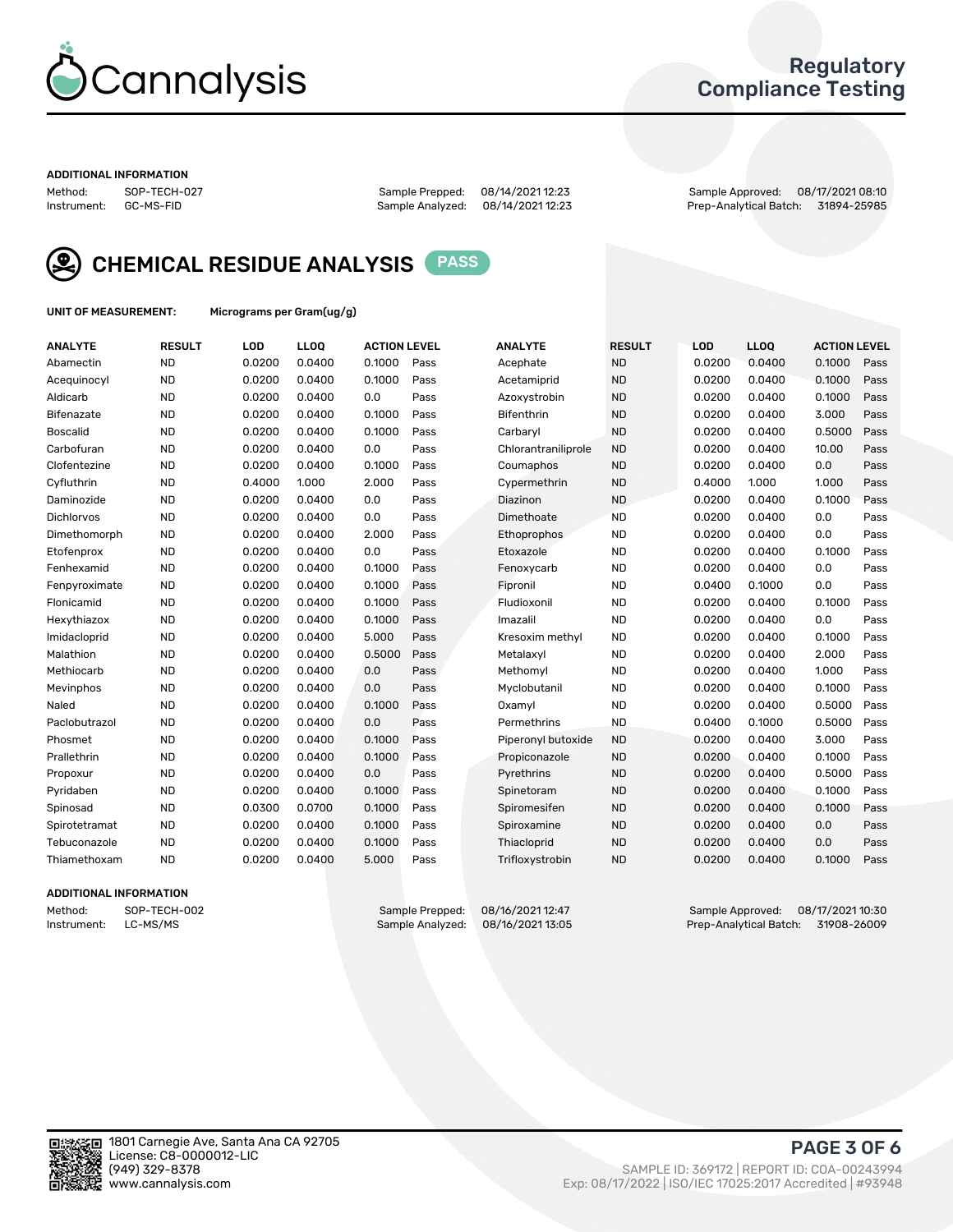

## CHEMICAL RESIDUE GC ANALYSIS PASS

grams per Gram(ug/g)

| <b>RESULT</b> | LOD                                                | <b>LLOO</b> |        |      | <b>ANALYTE</b>                                             | <b>RESULT</b> | LOD    | <b>LLOO</b> | <b>ACTION LEVEL</b>                        |                  |
|---------------|----------------------------------------------------|-------------|--------|------|------------------------------------------------------------|---------------|--------|-------------|--------------------------------------------|------------------|
| <b>ND</b>     | 0.1000                                             | 0.2000      | 0.7000 | Pass | Chlordane                                                  | <b>ND</b>     | 0.0109 | 0.0136      | 0.0                                        | Pass             |
| <b>ND</b>     | 0.0400                                             | 0.1000      | 0.0    | Pass | <b>PCNB</b>                                                | <b>ND</b>     | 0.0200 | 0.0400      | 0.1000                                     | Pass             |
| <b>ND</b>     | 0.0800                                             | 0.1000      | 0.0    | Pass | Chlorpyrifos                                               | <b>ND</b>     | 0.0800 | 0.1000      | 0.0                                        | Pass             |
|               |                                                    |             |        |      |                                                            |               |        |             |                                            |                  |
|               |                                                    |             |        |      |                                                            |               |        |             |                                            |                  |
|               |                                                    |             |        |      | 08/16/2021 12:47                                           |               |        |             |                                            |                  |
|               |                                                    |             |        |      | 08/16/2021 13:05                                           |               |        |             | 31909-26010                                |                  |
|               | ADDITIONAL INFORMATION<br>SOP-TECH-010<br>GC-MS/MS |             |        |      | <b>ACTION LEVEL</b><br>Sample Prepped:<br>Sample Analyzed: |               |        |             | Sample Approved:<br>Prep-Analytical Batch: | 08/17/2021 11:40 |

## RESIDUAL SOLVENT ANALYSIS PASS

UNIT OF MEASUREMENT: Micrograms per Gram(ug/g)

| <b>ANALYTE</b>    | <b>RESULT</b> | LOD    | <b>LLOO</b> | <b>ACTION LEVEL</b> |      | <b>ANALYTE</b>           | <b>RESULT</b> | LOD    | LLOO  | <b>ACTION LEVEL</b> |      |
|-------------------|---------------|--------|-------------|---------------------|------|--------------------------|---------------|--------|-------|---------------------|------|
| Acetone           | <b>ND</b>     | 50.00  | 100.0       | 5000                | Pass | Acetonitrile             | <b>ND</b>     | 50.00  | 100.0 | 410.0               | Pass |
| Benzene           | <b>ND</b>     | 0.5000 | 1.000       | 1.000               | Pass | <b>Butane</b>            | <b>ND</b>     | 50.00  | 100.0 | 5000                | Pass |
| Chloroform        | <b>ND</b>     | 0.5000 | 1.000       | 1.000               | Pass | Ethanol                  | <b>ND</b>     | 50.00  | 100.0 | 5000                | Pass |
| Ethyl Acetate     | <b>ND</b>     | 50.00  | 100.0       | 5000                | Pass | <b>Ethyl Ether</b>       | <b>ND</b>     | 50.00  | 100.0 | 5000                | Pass |
| Ethylene oxide    | <b>ND</b>     | 0.5000 | 1.000       | 1.000               | Pass | Heptane                  | <b>ND</b>     | 50.00  | 100.0 | 5000                | Pass |
| Hexane            | <b>ND</b>     | 50.00  | 100.0       | 290.0               | Pass | <b>Isopropyl Alcohol</b> | <b>ND</b>     | 50.00  | 100.0 | 5000                | Pass |
| Methanol          | <b>ND</b>     | 50.00  | 100.0       | 3000                | Pass | Methylene chloride       | <b>ND</b>     | 0.5000 | 1.000 | 1.000               | Pass |
| Pentane           | <b>ND</b>     | 50.00  | 100.0       | 5000                | Pass | Propane                  | <b>ND</b>     | 50.00  | 200.0 | 5000                | Pass |
| Toluene           | <b>ND</b>     | 50.00  | 100.0       | 890.0               | Pass | Xvlenes                  | <b>ND</b>     | 50.08  | 100.0 | 2170                | Pass |
| Trichloroethylene | <b>ND</b>     | 0.5000 | 1.000       | 1.000               | Pass | 1.2-Dichloroethane       | <b>ND</b>     | 0.5000 | 1.000 | 1.000               | Pass |

### ADDITIONAL INFORMATION

Method: SOP-TECH-021 Sample Prepped: 08/14/2021 13:34 Sample Approved: 08/17/2021 08:30<br>Instrument: HS-GC-MS/FID Sample Analyzed: 08/14/2021 13:35 Prep-Analytical Batch: 31895-25989 Prep-Analytical Batch: 31895-25989



UNIT OF MEASUREMENT: Cycle Threshold (Ct)

| <b>ANALYTE</b>                        | <b>RESULT</b>          | LOD   | <b>LLOO</b> | <b>ACTION LEVEL</b> |                  | <b>ANALYTE</b> | <b>RESULT</b> | LOD              | <b>LLOO</b>      |     | <b>ACTION LEVEL</b> |
|---------------------------------------|------------------------|-------|-------------|---------------------|------------------|----------------|---------------|------------------|------------------|-----|---------------------|
| A.fumigatus                           | <b>ND</b>              | 33.00 | 0.0         | 0.0                 | Pass             | A. flavus      | <b>ND</b>     | 33.00            | 0.0              | 0.0 | Pass                |
| A. niger                              | <b>ND</b>              | 33.00 | 0.0         | 0.0                 | Pass             | A. terreus     | <b>ND</b>     | 33.00            | 0.0              | 0.0 | Pass                |
| <b>STEC</b>                           | <b>ND</b>              | 33.00 | 0.0         | 0.0                 | Pass             | Salmonella spp | <b>ND</b>     | 33.00            | 0.0              | 0.0 | Pass                |
|                                       | ADDITIONAL INFORMATION |       |             |                     |                  |                |               |                  |                  |     |                     |
| Method:<br>SOP-TECH-016, SOP-TECH-022 |                        |       |             | Sample Prepped:     | 08/16/2021 07:57 |                |               | Sample Approved: | 08/16/2021 18:40 |     |                     |

Instrument: qPCR Sample Analyzed: 08/16/2021 07:59 Prep-Analytical Batch: 31899-25994

PAGE 4 OF 6

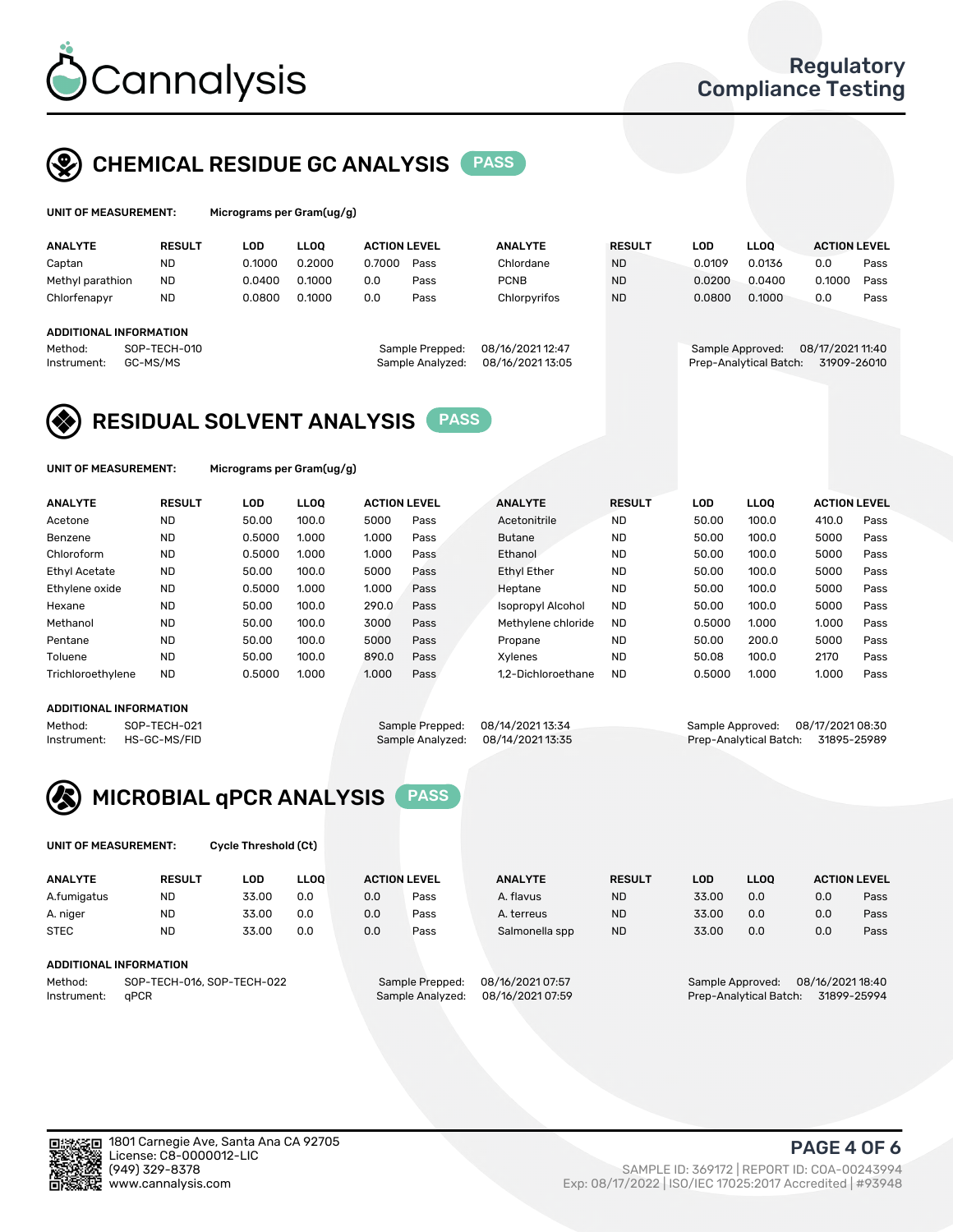



| UNIT OF MEASUREMENT:                                                        |                                                                                                                                                                                         | Micrograms per Gram(ug/g)      |             |                     |                  |                  |                                                                                 |                  |                        |                     |      |
|-----------------------------------------------------------------------------|-----------------------------------------------------------------------------------------------------------------------------------------------------------------------------------------|--------------------------------|-------------|---------------------|------------------|------------------|---------------------------------------------------------------------------------|------------------|------------------------|---------------------|------|
| <b>ANALYTE</b>                                                              | <b>RESULT</b>                                                                                                                                                                           | <b>LOD</b>                     | <b>LLOQ</b> | <b>ACTION LEVEL</b> |                  | <b>ANALYTE</b>   | <b>RESULT</b>                                                                   | <b>LOD</b>       | <b>LLOQ</b>            | <b>ACTION LEVEL</b> |      |
| Arsenic                                                                     | <b>ND</b>                                                                                                                                                                               | 0.0120                         | 0.1000      | 0.2000              | Pass             | Cadmium          | <b>ND</b>                                                                       | 0.0072           | 0.0500                 | 0.2000              | Pass |
| Lead                                                                        | <lloo< td=""><td>0.0068</td><td>0.0500</td><td>0.5000</td><td>Pass</td><td>Mercury</td><td><lloq< td=""><td>0.0060</td><td>0.0500</td><td>0.1000</td><td>Pass</td></lloq<></td></lloo<> | 0.0068                         | 0.0500      | 0.5000              | Pass             | Mercury          | <lloq< td=""><td>0.0060</td><td>0.0500</td><td>0.1000</td><td>Pass</td></lloq<> | 0.0060           | 0.0500                 | 0.1000              | Pass |
| <b>ADDITIONAL INFORMATION</b><br>SOP-TECH-013<br>Method:<br>Sample Prepped: |                                                                                                                                                                                         |                                |             |                     | 08/16/2021 12:47 |                  |                                                                                 | Sample Approved: | 08/17/2021 19:47       |                     |      |
| ICP-MS<br>Instrument:                                                       |                                                                                                                                                                                         |                                |             |                     | Sample Analyzed: | 08/16/2021 13:24 |                                                                                 |                  | Prep-Analytical Batch: | 31913-26011         |      |
| UNIT OF MEASUREMENT:                                                        |                                                                                                                                                                                         | <b>MYCOTOXINS ANALYSIS</b>     |             | <b>PASS</b>         |                  |                  |                                                                                 |                  |                        |                     |      |
|                                                                             |                                                                                                                                                                                         | Micrograms per Kilogram(ug/kg) |             |                     |                  |                  |                                                                                 |                  |                        |                     |      |
| <b>ANALYTE</b>                                                              | <b>RESULT</b>                                                                                                                                                                           | <b>LOD</b>                     | <b>LLOO</b> | <b>ACTION LEVEL</b> |                  | <b>ANALYTE</b>   | <b>RESULT</b>                                                                   | <b>LOD</b>       | <b>LLOQ</b>            | <b>ACTION LEVEL</b> |      |
| Aflatoxin B1                                                                | <b>ND</b>                                                                                                                                                                               | 1.000                          | 2.000       |                     | N/A              | Aflatoxin B2     | <b>ND</b>                                                                       | 2.000            | 5.000                  |                     | N/A  |
| Aflatoxin G1                                                                | <b>ND</b>                                                                                                                                                                               | 2.000                          | 5.000       |                     | N/A              | Aflatoxin G2     | <b>ND</b>                                                                       | 2.000            | 5.000                  |                     | N/A  |
| <b>Total Aflatoxins</b>                                                     | <b>ND</b>                                                                                                                                                                               | 10.00                          | 14.00       | 20.00               | Pass             | Ochratoxin A     | <b>ND</b>                                                                       | 1.000            | 2.000                  | 20.00               | Pass |
|                                                                             |                                                                                                                                                                                         |                                |             |                     |                  |                  |                                                                                 |                  |                        |                     |      |

#### ADDITIONAL INFORMATION

Method: SOP-TECH-020 Sample Prepped: 08/16/2021 16:30 Sample Approved: 08/17/2021 14:45 Instrument: LC-MS/MS Sample Analyzed: 08/16/2021 16:32 Prep-Analytical Batch: 31923-26017



UNIT OF MEASUREMENT: Filth and Foreign Matter (%, #/3g)

| <b>ANALYTE</b>         | <b>RESULT</b>                     | LOD | LLOO | <b>ACTION LEVEL</b> |                                     | <b>ANALYTE</b>                       | <b>RESULT</b> | LOD | <b>LLOO</b>                                | <b>ACTION LEVEL</b>             |      |
|------------------------|-----------------------------------|-----|------|---------------------|-------------------------------------|--------------------------------------|---------------|-----|--------------------------------------------|---------------------------------|------|
| IF RH ME               | <b>ND</b>                         | 0.0 | 0.0  | 1.000               | Pass                                | <b>IFM</b>                           | <b>ND</b>     | 0.0 | 0.0                                        | 25.00                           | Pass |
| Mold                   | <b>ND</b>                         | 0.0 | 0.0  | 25.00               | Pass                                | <b>SSCD</b>                          | <b>ND</b>     | 0.0 | 0.0                                        | 25.00                           | Pass |
| ADDITIONAL INFORMATION |                                   |     |      |                     |                                     |                                      |               |     |                                            |                                 |      |
| Method:<br>Instrument: | SOP-TECH-009<br>Visual Inspection |     |      |                     | Sample Prepped:<br>Sample Analyzed: | 08/17/2021 17:11<br>08/17/2021 17:12 |               |     | Sample Approved:<br>Prep-Analytical Batch: | 08/17/2021 17:15<br>31962-26041 |      |